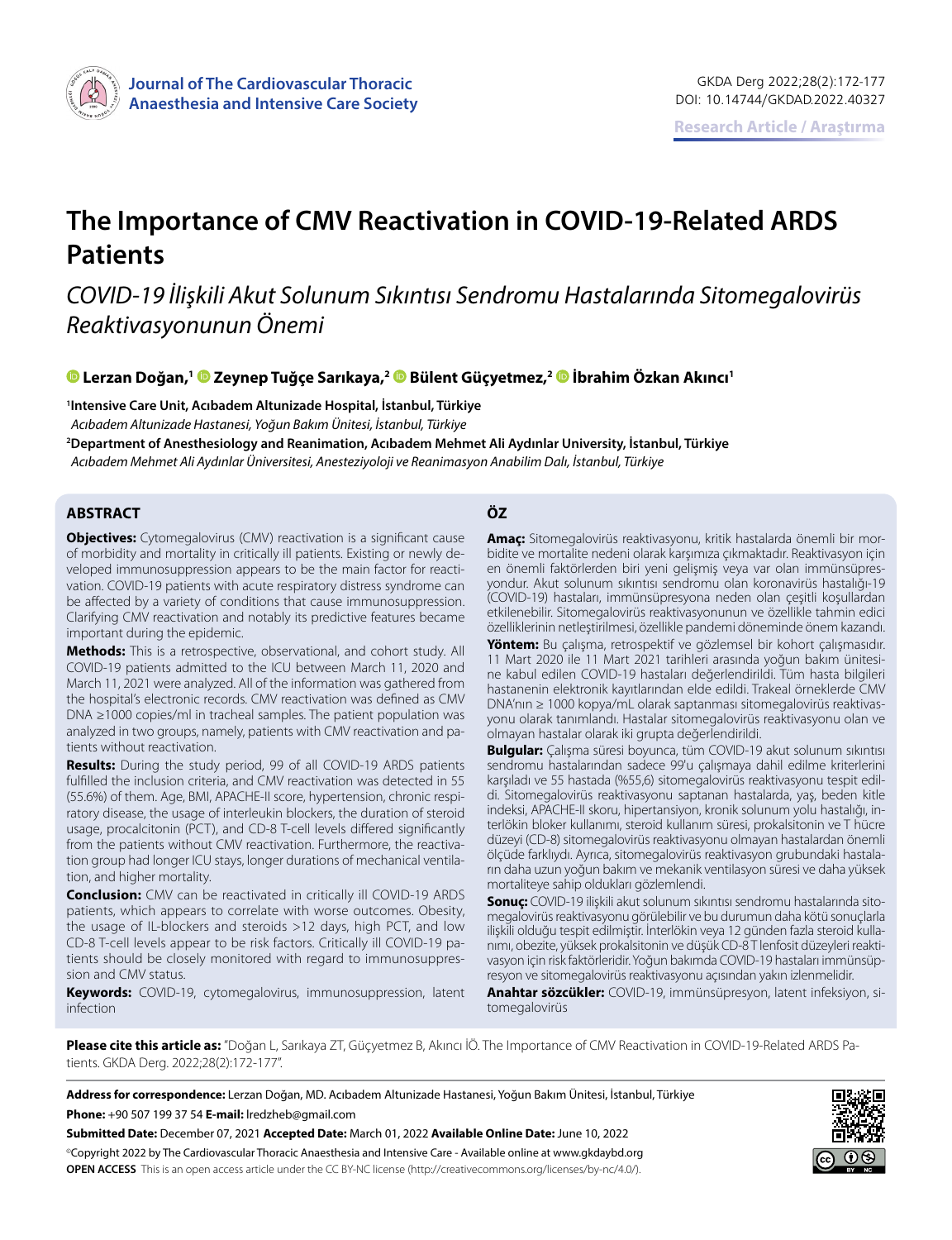### **Introduction**

Cytomegalovirus (CMV) reactivation is a significant cause of morbidity and mortality in critically ill patients.[1] Its main cause appears to be immunosuppression: CMV reactivation is more common in cases of immunosuppression and loss of T-cell immune surveillance,<sup>[2]</sup> but its presence before intensive care unit (ICU) admission is not necessary for CMV reactivation.[3] Critically ill patients can exhibit signals such as apoptosis, hypoxia, or metabolic stress, which can trigger cellular response,<sup>[2]</sup> suppressing immunity. Frantzeska et al.<sup>[3]</sup> investigated the relationship between immunity and the degree of stress and CMV reactivation. Apart from stress, in the ICU, many risk factors can be considered, such as sepsis,<sup>[4,5]</sup> septic shock,<sup>[6]</sup> or the use of drugs that can suppress immunity.<sup>[7]</sup> In critically ill COVID-19 patients, in addition to these factors, the natural course of SARS-CoV-2 infection can also lead to immunosuppression.[8] Because we also know that CMV reactivation worsens outcomes,<sup>[9]</sup> knowing these risk factors will enable us to more closely follow at-risk patients. During the pandemic, when there were problems from time to time in finding intensive care beds, clarifying CMV reactivation became beneficial. Further, it remains to be determined whether CMV reactivation causes mortality or merely accompanies a high mortality rate.

Thus, we aimed to investigate the prevalence and outcomes of CMV reactivation in critically ill COVID-19 patients and to detect the predictors of the same.

#### **Methods**

This is a retrospective, observational, and cohort study, approved by The Ministry of Health, and the Ethics Committee found it to be ethically appropriate on December 17, 2020 (decision number 2020-26/33). The retrospective nature of the study could not prevent receiving written patient consent.

All COVID-19 patients admitted to the ICU between March 11, 2020 and March 11, 2021 were analyzed. We include in the study only >18 years old intubated COVID-19 patients, with acute respiratory distress syndrome (with Horowitz index <200), after 2 weeks' stay in the ICU still with bilateral pulmonary infiltrates in all lung quadrants and with bone marrow suppression that other causes cannot explain. Patients with known immunosuppression, such as cancer patients or those chronically receiving immunosuppressive agents, were excluded from the study.

We recorded demographic data, ICU admission scores, comorbidities, laboratory parameters, and the usage of interleukin (IL) blockers and steroids from the hospital's electronic data. Intensive care duration, outcomes, and mortality of

all patients were also recorded. In our routine practice, CMV reactivation has been assessed by detection of viral DNA using real-time polymerase chain reaction (PCR) in deep tracheal aspirate samples. We follow the patients with positive CMV DNA for an increase of DNA log values if detected >0.5 log, then we evaluate these parameters with the clinical condition of the patient and start antiviral treatment. In our study, CMV reactivation was defined as CMV DNA ≥1000 copies/ml in bronchoalveolar lavage samples.

The patient population was analyzed in two groups, namely, patients with CMV reactivation and patients without reactivation. We performed statistical analyses using SPSS, Version 23.0 (IBM Corp., Armonk, NY, USA). Data are presented as means, medians, and interquartile ranges according to the distribution of the values. Kolmogorov-Smirnov test was used for the detection of normal distribution. For both groups' analyses, we used student t, Chi-square, and Mann-Whitney U tests. For CMV-reactivation, cutoff and area under curve values of all significant variables in the CMV-reactivation group were detected using ROC curve analysis. We added all significantly different parameters in the CMV-reactivation group into a multivariate logistic regression model of the likelihood of CMV reactivation. Consideration for statistical significance was p=0.05.

#### **Results**

During the study period, 250 COVID-19 patients were admitted to our ICU, and 99 of them were eligible for the study (Fig. 1). CMV reactivation was detected in 55 (55.6%) of these 99 patients. That is, CMV DNA was detected in 55 patients, which amounts to 55.6% of suspected patients, and 22% of all ICU admitted patients. All the demographic and clinical details are presented in Table 1.

When the demographic data were evaluated, there was a significant difference in terms of age (p=0.002). Further-



#### **Figure 1.** Study flowchart.

ICU: Intensive care unit; ARDS: Acute respiratory distress syndrome; CMV: Cytomegalovirus.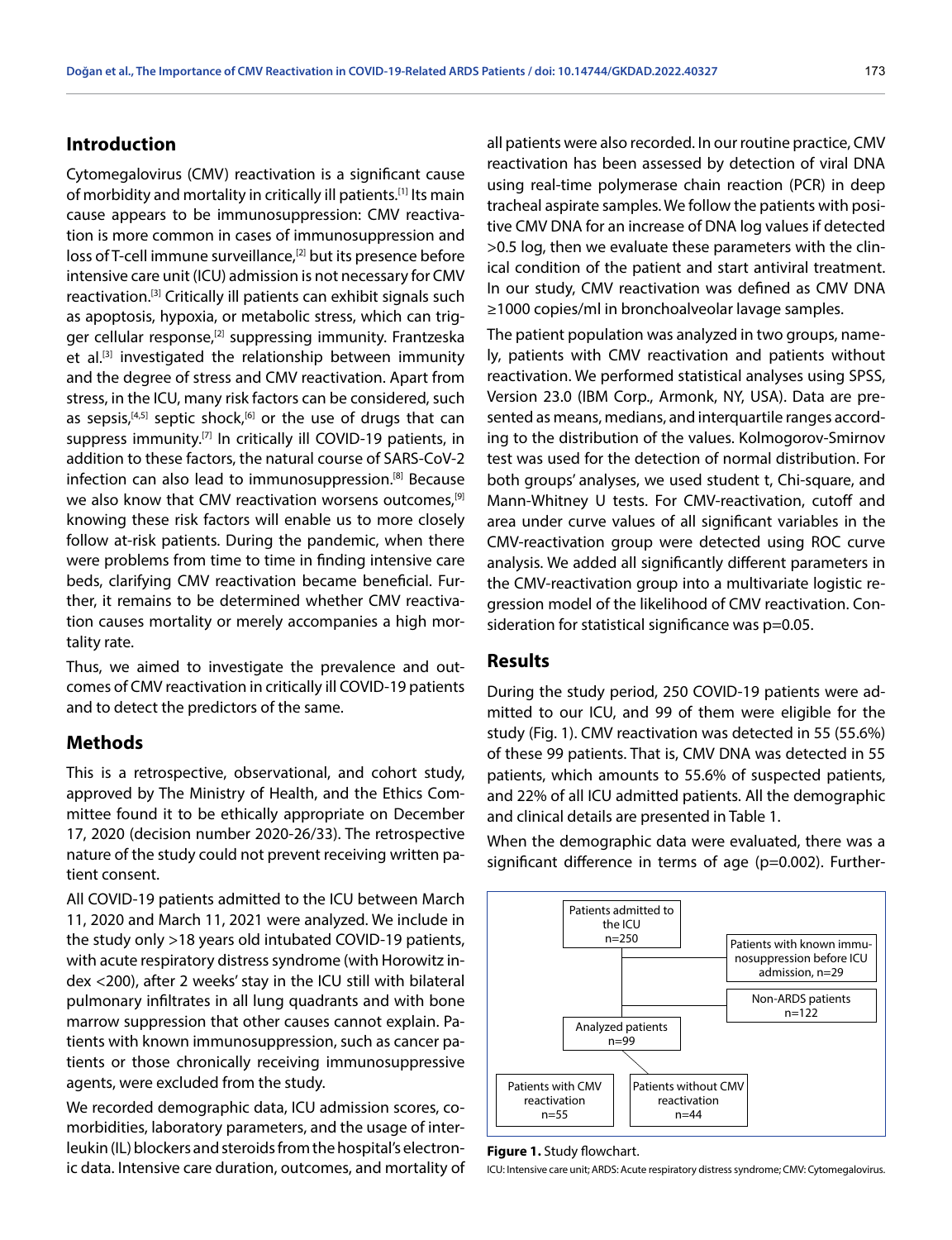| <b>Table 1.</b> Characteristics of patients groups<br><b>Characteristics</b> | <b>Patients without</b><br><b>CMV</b> reactivation<br>$(n=44)$ |               | <b>Patients with</b><br><b>CMV</b> reactivation<br>$(n=55)$ |                 | p       |
|------------------------------------------------------------------------------|----------------------------------------------------------------|---------------|-------------------------------------------------------------|-----------------|---------|
|                                                                              | $\mathbf n$                                                    | $\%$          | $\mathbf n$                                                 | $\%$            |         |
| Age, years                                                                   | 65                                                             | 52-74         | 70                                                          | 66-78           | 0.002   |
| Male                                                                         | 32                                                             | 72.7          | 50                                                          | 90.9            | 0.060   |
| BMI ( $kg/m2$ )                                                              | 25.9                                                           | 24.8-27.5     | 27.6                                                        | 26.2-29.1       | 0.001   |
| <b>APACHE II</b>                                                             | 19                                                             | $16 - 22$     | 23                                                          | $17 - 27$       | 0.030   |
| SOFA score                                                                   | $\overline{7}$                                                 | $6 - 9$       | $\overline{7}$                                              | $6 - 8$         | 0.635   |
| Comorbidities                                                                |                                                                |               |                                                             |                 |         |
| Hypertension                                                                 | 22                                                             | 50.0          | 40                                                          | 72.7            | 0.020   |
| Diabetes mellitus                                                            | 16                                                             | 36.4          | 28                                                          | 50.9            | 0.148   |
| Cancer                                                                       | $\overline{2}$                                                 | 4.5           | 8                                                           | 14.5            | 0.178   |
| Ischemic heart disease                                                       | 8                                                              | 18.2          | 20                                                          | 36.4            | 0.046   |
| Chronic respiratory disease                                                  | $\overline{4}$                                                 | 9.1           | 14                                                          | 25.5            | 0.040   |
| Laboratory findings                                                          |                                                                |               |                                                             |                 |         |
| <b>WBC</b>                                                                   | 10.4                                                           | $7.2 - 14.4$  | 11.4                                                        | $8.7 - 14.3$    | 0.449   |
| Lymphocyte count                                                             | 0.72                                                           | $0.47 - 1.00$ | 0.70                                                        | $0.49 - 0.91$   | 0.871   |
| C-reactive protein, (mg/dL)                                                  |                                                                | $13.6 + 9.4$  |                                                             | $13.3 \pm 10.3$ | 0.866   |
| Procalcitonin, (ng/mL)                                                       | 0.13                                                           | $0.04 - 0.36$ | 0.24                                                        | $0.09 - 0.70$   | 0.030   |
| Ferritin, (ng/mL)                                                            | 943                                                            | 351-1553      | 973                                                         | 514-1614        | 0.477   |
| D-dimer, (mg/L)                                                              | 1.4                                                            | $0.7 - 2.2$   | 1.9                                                         | $1.0 - 4.2$     | 0.074   |
| Lactate dehydrogenase, (U/L)                                                 | 398                                                            | 302-573       | 429                                                         | 317-547         | 0.684   |
| $IL-6$                                                                       | 55                                                             | 15-155        | 69                                                          | 25-280          | 0.224   |
| CD4-T-cell                                                                   | 269                                                            | 159-368       | 208                                                         | 132-400         | 0.206   |
| CD8-T-cell                                                                   | 150                                                            | 92-194        | 79                                                          | 48-148          | < 0.001 |
| Additional therapies                                                         |                                                                |               |                                                             |                 |         |
| IL-blockers                                                                  | 3                                                              | 6.8           | 19                                                          | 34.5            | 0.001   |
| Dexamethasone                                                                | 12                                                             | 27.3          | 20                                                          | 36.4            | 0.337   |
| Methylprednisolone                                                           | 38                                                             | 86.4          | 48                                                          | 87.3            | 0.894   |
| Dexamethasone plus methylprednisolone (days)                                 | 10                                                             | $8 - 15$      | 14                                                          | $8 - 24$        | 0.020   |
| Pulse steroid                                                                | 5                                                              | 11.4          | 14                                                          | 25.5            | 0.077   |
| Therapeutic plasma exchange                                                  | $\overline{7}$                                                 | 15.9          | 14                                                          | 25.5            | 0.248   |
| Outcomes                                                                     |                                                                |               |                                                             |                 |         |
| The usage of vasopressor                                                     | 40                                                             | 90.9          | 55                                                          | 100.0           | 0.022   |
| Continuous renal replacement therapy                                         | 11                                                             | 25.0          | 30                                                          | 54.5            | 0.003   |
| Duration of MV, days                                                         | 10                                                             | $7 - 18$      | 23                                                          | $15 - 32$       | 0.001   |
| Length of ICU, days                                                          | 13                                                             | $9 - 21$      | 23                                                          | 19-32           | 0.001   |
| Mortality                                                                    | 14                                                             | 31.8          | 38                                                          | 69.1            | 0.001   |

**Table 1.** Characteristics of patients groups

Values are presented as Mean±SD, median (quartiles) or n, %. CMV: Cytomegalovirus; BMI: Body mass index; APACHE II: Acute Physiology and Chronic Health Evaluation II; SOFA Score: Sequential Organ Failure Assessment Score; WBC: White blood cells; IL-6: Interleukin 6; MV: Mechanical ventilation; ICU: Intensive care unit.

more, CMV-reactivated patients had higher body mass indices (BMIs) (p=0.001) and Acute Physiology And Chronic Health Evaluation II (APACHE II) values (p=0.030). No difference was found in the Sequential Organ Failure Assessment score (p=0.635). Comorbidities, such as hypertension  $(p=0.020)$ , ischemic heart disease  $(p=0.046)$ , and chronic respiratory disease (p=0.040), were found to be more common in the CMV-reactivation group (Table 1).

There were no significant differences between COVID-19 patients with and without CMV reactivation with respect to inflammatory parameters, except procalcitonin (PCT), which was significantly higher in the reactivation group (p=0.030). Furthermore, patients with CMV reactivation had lower levels of CD-8 T cells (p<0.001). Some additional therapies, such as the use of IL-blockers (p=0.020) and steroids (p=0.020), were found to be significantly different.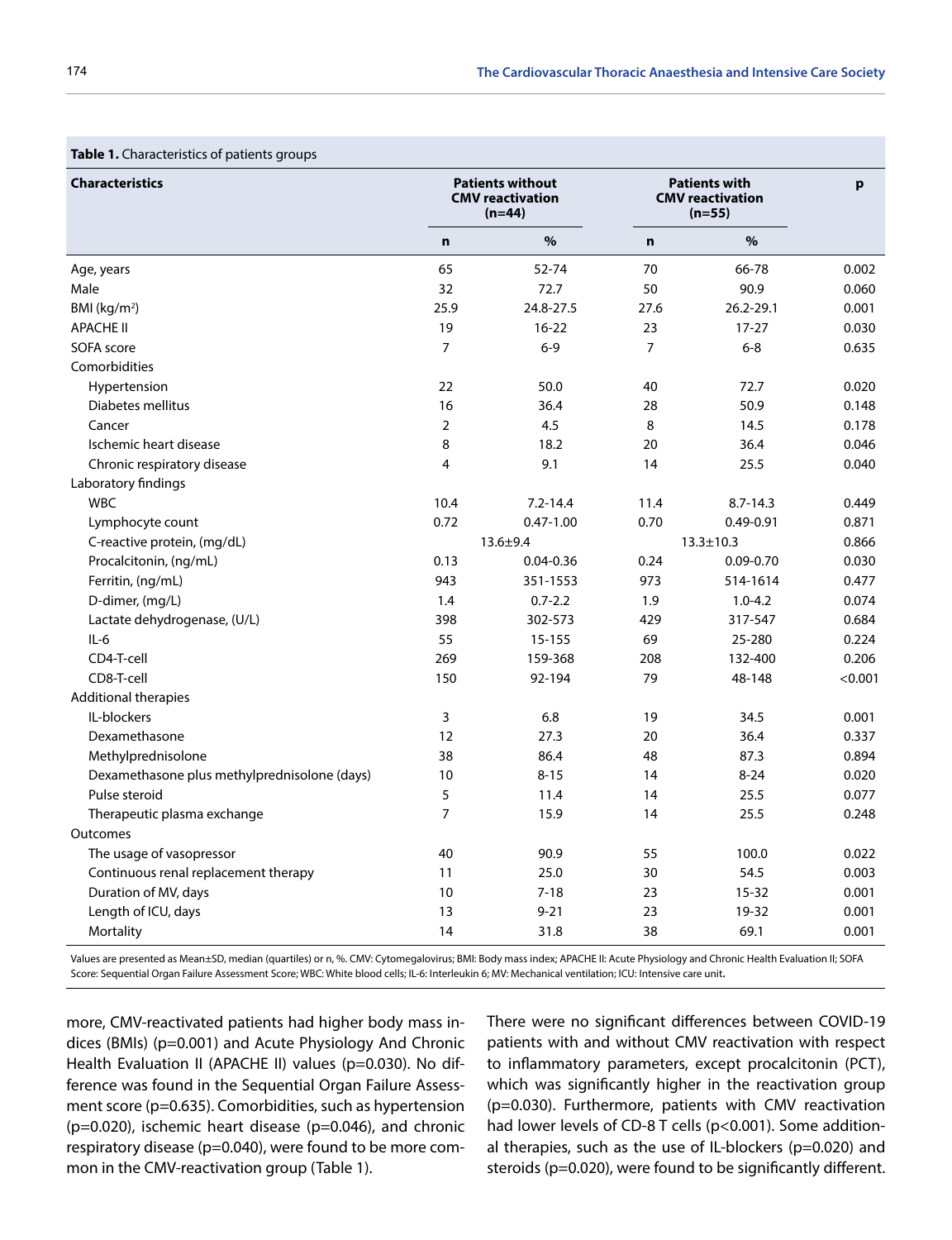One interesting result regarding steroid usage is that, even when pulse steroid therapy had not made a difference, the separate use of dexamethasone and methylprednisolone was found to correlate with reactivation (p=0.020).

When looking at the outcomes, patients with CMV reactivation had longer stays in the ICU (p<0.001), longer duration of mechanical ventilation (p<0.001), and higher mortality than patients without CMV reactivation (p<0.001). Mortality in CMV-positive patients was found to be 38 (69.0); in all suspected patients, this value was 52 (52.5). Furthermore, in these patients, the usage of vasopressor (p<0.022) and continuous renal replacement therapy (p<0.022) was statistically significant.

To detection of CMV reactivation, the cutoff and the areas under the curve values for age, BMI, CD8 T-cell level, the usage of steroid, the usage of IL-blocker, APACHE II, and PCT were > 68 (0.68 [0.57-0.80]); ≥26.7 (0.69 [0.59-0.80]); ≤115 0.70 [0.59- 0.80]);  $≥$  12 days (0.64 [0.53-0.75]). The usage of IL-blocker  $(0.64 [0.53-0.75])$ ; ≥21 (0.63 [0.52-0.74]); and ≥0.18 (0.63 [0.52-0.74]), respectively, (p=0.002, p=0.001, p=0.001, p=0.020, p=0.020, p=0.030, and p=0.030, respectively) (Table 2).

The risk ratio for mortality due to CMV reactivation was found as 2.4 (1.4-3.9) (p=0.001).

In the multivariate logistic regression model, the likelihood of CMV reactivation was 8.0-fold, 4.6-fold, 4.3-fold, 4.0-fold, and 3.6-fold increased by the usage of IL-blockers, BMI ≥26.7, PCT ≥0.18, steroid usage ≥12 days, and CD-8 T-cell level ≤115 (p=0.037, p=0.01, p=0.026, p=0.042, and p=0.024), respectively (Table 3).

### **Discussion**

This is the first larger study to investigate the prevalence and outcomes of CMV reactivation in critically ill COVID-19 ARDS patients and to detect the predictors of the same. Our results show that assessing some parameters in COVID-19 ARDS patients could be valuable in the early diagnosis and outcome prediction of CMV reactivation. Debates about the pathogenicity of CMV reactivation continue, but it is well known that these patients have prolonged mechanical ventilation<sup>[1,9]</sup> and higher mortality.<sup>[10,11]</sup> Frantzeskaki et al.<sup>[3]</sup> show that CMV reactivation can be seen in critically ill patients without pre-existing immunosuppression. Whether newly developed or previously known, the most apparent cause of reactivation appears to be immunosuppression. Indeed, patients with immunosuppressive diseases are more susceptible to CMV reactivation when risk factors are added.<sup>[12]</sup> The seroprevalence of CMV infection is 56.7%;<sup>[13]</sup> therefore, the majority of the patients with long-term ICU durations are at risk for this mortal reactivation. Considering that thousands of immunocompetent people suffer a **Table 2.** The cut-off and AUC values of variables for the detection of CMV reactivation

| <b>Parameters</b>                   | <b>AUC (CI 95%)</b> | р     |
|-------------------------------------|---------------------|-------|
| Age $>68$                           | $0.68(0.57-0.80)$   | 0.002 |
| BMI≥26.7                            | $0.69(0.59-0.80)$   | 0.001 |
| CD8 T-cell≤115                      | $0.70(0.59-0.80)$   | 0.001 |
| The usage of steroid $\geq$ 12 days | $0.64(0.53-0.75)$   | 0.020 |
| The usage of IL-blocker             | $0.64(0.53-0.75)$   | 0.020 |
| APACHE II≥21                        | $0.63(0.52-0.74)$   | 0.030 |
| Procalcitonin≥0.18                  | $0.63(0.52 - 0.74)$ | 0.030 |
|                                     |                     |       |

AUC: Area under curve; CI: Confidence interval; CMV: Cytomegalovirus; BMI: Body mass index; CD8: Cluster of differentiation 8; APACHE II: Acute Physiology and Chronic Health Evaluation II.

| <b>Table 3.</b> Multivariate logistic regression model for likelihood of |  |
|--------------------------------------------------------------------------|--|
| CMV reactivation                                                         |  |

| <b>Variable</b>                     | OR (CI 95%)       | р     |
|-------------------------------------|-------------------|-------|
| The usage of IL-blocker             | $8.0(1.1-56.4)$   | 0.037 |
| BMI $\geq$ 26.7                     | $4.6(1.4-14.6)$   | 0.010 |
| Procalcitonin ≥0.18                 | $4.3(1.2 - 15.8)$ | 0.026 |
| The usage of steroid $\geq$ 12 days | $4.0(1.1-14.9)$   | 0.042 |
| $CD-8T-cell \le 115$                | $3.6(1.2-10.9)$   | 0.024 |
|                                     |                   |       |

CMV: Cytomegalovirus; CI: Confidence interval; OR: Odds ratio; BMI: Body mass index; CD-8: Cluster of differentiation 8.

critical illness every day due to severe COVID-19 and that CMV's prevalence and associated factors are known, this is valuable information. It is difficult to predict the extent of immunosuppression and in which patients' CMV will occur. Still, it would be beneficial to determine the related risk factors and more closely monitor at-risk patients.

The immunity-lowering effect of SARS-CoV-2 has been demonstrated in some studies<sup>[8,14]</sup> and continues to be investigated. Interaction between the virus and host cells determines the immune response essential in recovery.[15] Cell-mediated immunity is inadequate in the elderly and can explain their susceptibility to more severe infections. [16] Sometimes, exaggerating this response can also cause harm,<sup>[15]</sup> which explains COVID-19 patients' immune response dysregulation and hyper inflammation.<sup>[17]</sup> The uncontrolled inflammatory response is accompanied by decreased CD-4 and CD-8 T-cell levels and immune activation.  $^{[18]}$  In our study, we noticed severely low CD-4 and CD-8 in some of the patients we followed up with, and we found that the CD-8 level was related to reactivation. Diao et al.<sup>[19]</sup> also report that numerical reduction and functional impairment in T-cells can affect a state of acquired immune deficiency, leading to superinfections and reactivations. Cytokines have been implicated in Herpesviridae family reactivation;<sup>[20]</sup> on the other hand, CMV can also produce in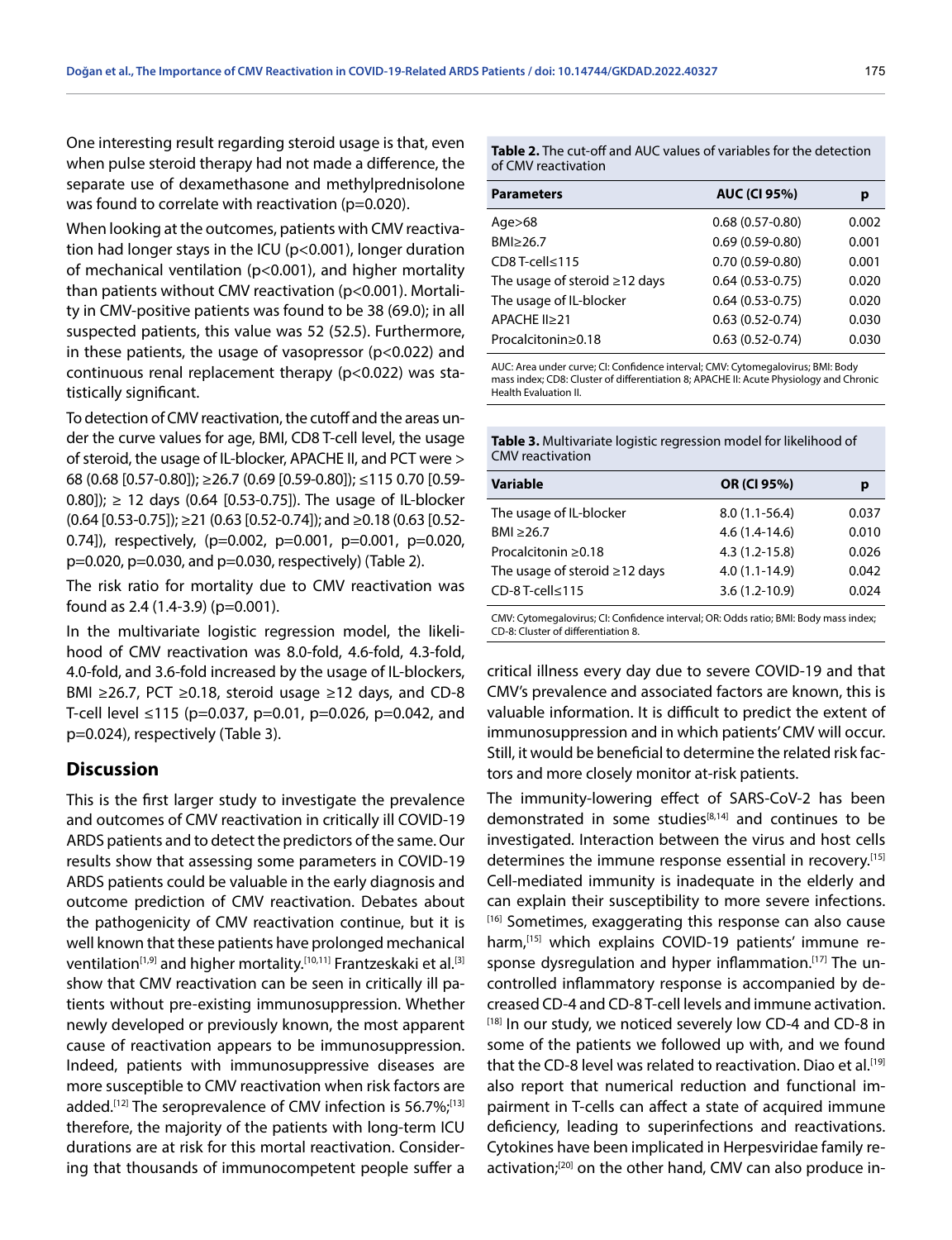flammatory mediators, $[21]$  sustaining infection and further inhibiting host immunity. With these mechanisms triggering one another, the patient seems to be in a blind loop.

Experiencing the effects of anti-inflammatories and IL-blockers, which are used to suppress hyperinflammation, may also develop immunosuppression, which may indirectly trigger the reactivation. Agents used to suppress hyperinflammation in our group of COVID-19 patients were tocilizumab and steroids. We found that the usage of steroids significantly correlates with CMV reactivation (p=0.020). Steroids cause macrophage and T-lymphocyte apoptosis to impair T-lymphocyte function and inhibit the production of many inflammatory cytokines.[22] Tocilizumab was reported not to increase CMV reactivation:<sup>[23]</sup> We found a higher usage of IL-blockers in the reactivation group (p=0.020). However, this funding can be explained by the fact that patients who receive tocilizumab have more severe diseases.

Mortality prediction in ICU patients is difficult, but intensive care severity scores - especially APACHE scores-can serve as a guide.<sup>[24]</sup> Unlike in previous studies,<sup>[25]</sup> we found that APACHE II scores were significantly different in the CMV-reactivation group. In our opinion, this result is attributable to the homogeneity of the patient population included in the study; therefore, the number and extent of organ dysfunctions are similar. The significant differences in BMI were not surprising, because, during the H1N1 pandemic, BMI was one of the most important factors for increased morbidity and mortality.[26]

CMV was observed in 22% of all ICU patients in this study, which result is lower than that reported by Kalil and Florescu in their study, who showed that one in three latently infected critically ill patients would experience CMV reactivation during their critical illness.[27] In line with the previous reports, we found that CMV reactivation correlates with worsened outcomes and increased mortality (p<0.001). The lungs are a primary site of latent viral presence and a commonplace of reactivation, which can explain the association between CMV reactivation and an increased duration of mechanical ventilation and ARDS.[28] Therefore, at-risk patients should be more closely followed up with using PCR controls to check for CMV reactivation. To prove it, CMV DNA positivity should be used to evaluate the patients' clinical condition. Our study has strengths that deserve highlighting: first, this is, the first larger study to assess potential associations between CMV reactivation and COVID-19 patients; second, the studied patient population is homogeneous, having the same admission diagnoses.

The main limitations of our study are its retrospective nature and the lack of samples from other places that could isolate the virus such as urine, saliva, stool, or plasma sam-

ples. However, despite these limitations, this study may help increase awareness of possible viral reactivations in critically ill patients.

## **Conclusion**

IL-blockers, prolonged steroid usage, obesity, high PCT, and low CD-8 T-cell levels appear as risk factors for CMV reactivation in critically ill COVID-19 patients, who seem to be correlated with worse outcomes. Despite this evidence, we cannot say whether CMV is a pathogen in these patients or just a bystander. In any case, these patients should be closely monitored with regard to immunosuppression and CMV status. Further prospective studies must broadly define CMV-related risks in critically ill COVID-19 patients and develop therapeutic strategies.

#### **Disclosures**

**Ethics Committee Approval:** The study was approved by The Acıbadem Mehmet Ali Aydinlar University Ethics Committee (Date: 17/12/2020, No: 2020-26/33).

**Informed Consent:** Written informed consent was obtained from all patients.

**Peer-review:** Externally peer-reviewed.

**Conflict of Interest:** None declared.

**Financial Disclosure:** The authors declared that this study has received no financial support.

**Authorship Contributions:** Concept – L.D., Z.T.S.; Design – L.D., B.G.; Supervision – L.D., İ.Ö.A.; Fundings – L.D., Z.T.S.; Materials – L.D., Z.T.S.; Data collection &/or processing – L.D., Z.T.S.; Analysis and/or interpretation – B.G., İ.Ö.A.; Literature search – L.D., B.G.; Writing – L.D., İ.Ö.A.; Critical review – B.G., İ.Ö.A.

**Etik Kurul Onayı:** Çalışma Acıbadem Mehmet Ali Aydınlar Üniversitesi Etik Kurulu tarafından onaylandı (Tarih: 17/12/2020, Numara: 2020-26/33).

**Hasta Onamı:** Hastalardan yazılı onam alınmıştır.

**Hakem değerlendirmesi:** Dışarıdan hakemli.

**Çıkar Çatışması:** Çıkar çatışması bulunmamaktadır.

**Finansal Destek:** Yazarlar bu çalışmanın herhangi bir finansal destek almadığını beyan etmişlerdir.

**Yazarlık Katkıları:** Fikir – L.D., Z.T.S.; Tasarım – L.D., B.G.; Denetmeler – L.D., İ.Ö.A.; Kaynaklar – L.D., Z.T.S.; Malzemeler – L.D., Z.T.S.; Veri Toplanması ve/veya İşlemesi – L.D., Z.T.S.; Analiz ve/veya Yorum – B.G., İ.Ö.A.; Literatür Taraması – L.D., B.G.; Yazıyı Yazan – L.D., İ.Ö.A.; Eleştirel İnceleme – B.G., İ.Ö.A.

#### **References**

1. Chiche L, Forel JM, Roch A, Guervilly C, Pauly V, Allardet-Servent J, et al. Active cytomegalovirus infection is common in mechanically ventilated medical intensive care unit patients. Crit Care Med 2009;37:1850–7.